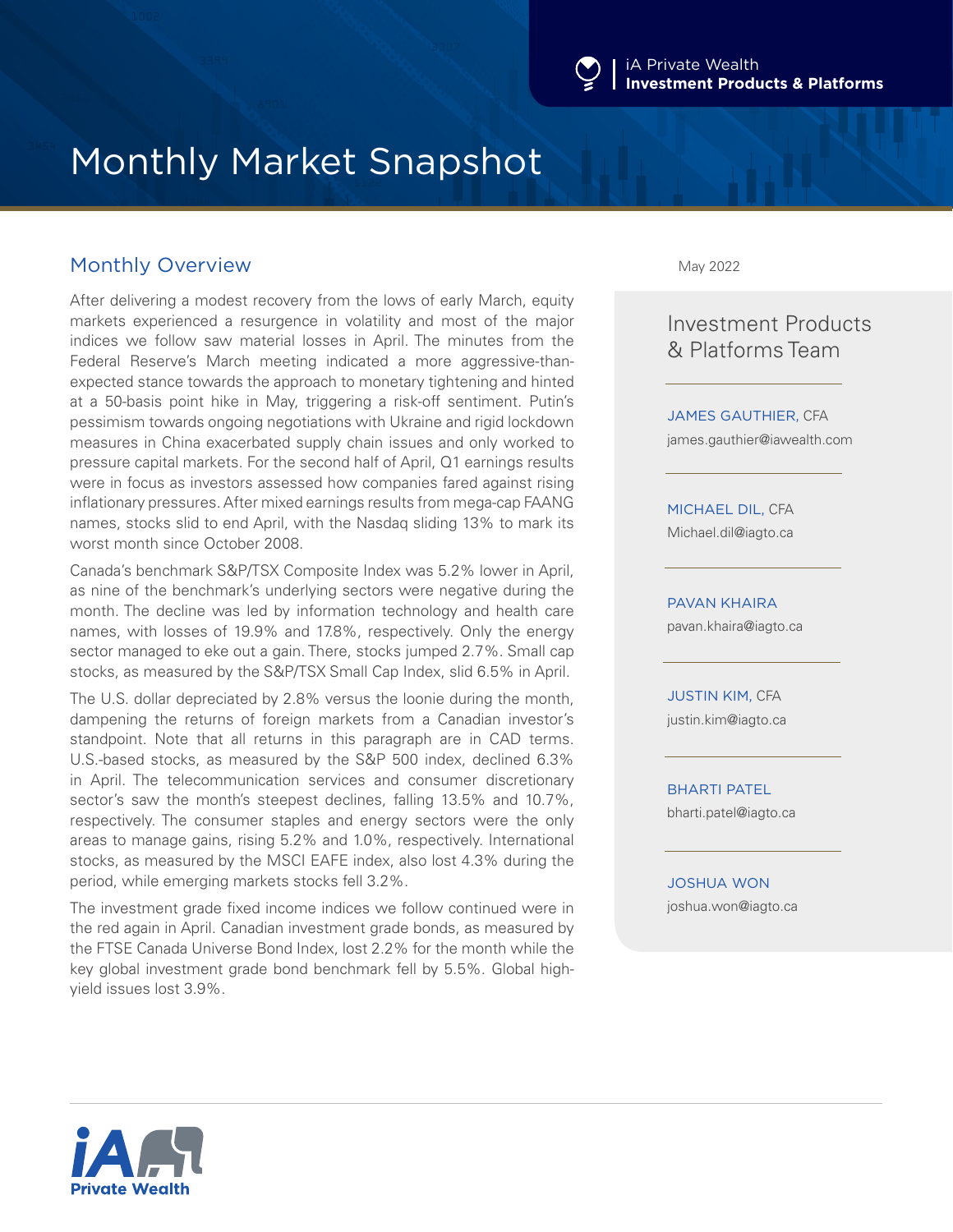

Turning to commodities, natural gas rallied 28.4% during the month, while the price of a barrel of crude oil gained 4.4%. On the other hand, copper, silver and gold were in the red, with respective losses of 7.5%, 8.3% and 1.9%.

Inflation in Canada accelerated to 6.7% year-over-year in March, the highest print since 1991. The biggest contributor to the leap in inflation was transportation, largely due to surging prices for gasoline. The Canadian economy added 72,500 jobs in March, as the nation's unemployment rate fell to 5.3% – the first time the rate fell to its pre-pandemic level. The Bank of Canada raised interest rates in April by half a percentage point to 1%, marking the first time for an increase of that magnitude since 2000.

U.S. nonfarm payrolls grew by 431,000 in March, as the unemployment rate declined to 3.6%. The consumer price index stayed elevated, jumping 8.5% year-over-year in March, and marking the highest level since 1981. Gasoline, shelter and groceries were again the major contributors to rising inflation. U.S. retail sales in March rose 0.5%. To combat record-high inflation, the U.S. Federal Reserve is expected to deliver two back-to-back half-point interest rate increases in May and June.

Content sourced from Bloomberg; data as at April 29, 2022.

# Monthly Market Statistics

The Russell 1000 Growth and Value indices measure the aggregate performance of a basket of large-cap, U.S.-listed stocks that are deemed to have "growth" traits or "value" traits. Growth stocks showed massive outperformance vs. value names going back to the end of the financial crisis, but rising interest rates, increasing inflation, and the prospects of even higher rates sparked an aggressive rotation out of growth stocks starting in early 2022. Factoids of this nature are interesting to market observers like us, and it is difficult to say what happens with this trend moving forward, but it is always important for investors to try to see the forest from the trees and focus on the big picture. Market machinations will always garner headlines, but focusing on your longer term investment plan will allow you to keep the events of the day at arm's length.

#### Chart of the Month: **Rotation from Growth to Value Stocks**



Source: Morningstar Direct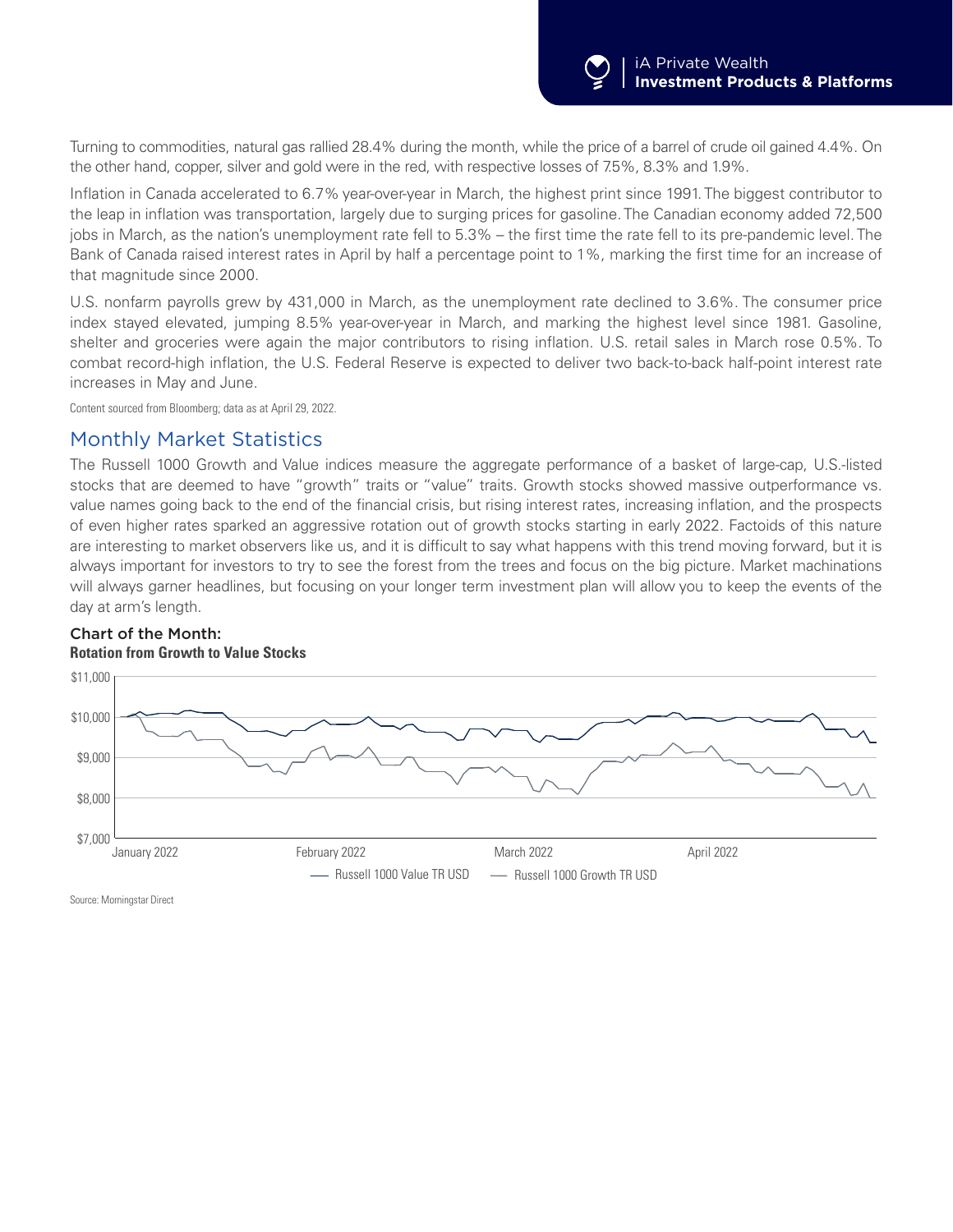



## Monthly Market Statistics Data to April 29, 2022, unless otherwise indicated

#### **Table 1: Equity Index Returns (% in CAD)**

| Index                | 1 Mo   | 3 Mo    | 6 Mo    | <b>YTD</b> | 1 Yr    | 3 Yr   | 5 Yr | 3 Yr Std Dev |
|----------------------|--------|---------|---------|------------|---------|--------|------|--------------|
| S&P/TSX Composite    | $-5.2$ | $-1.6$  | $-1.3$  | $-2.2$     | 8.7     | 7.8    | 5.9  | 16.3         |
| S&P/TSX 60           | $-5.1$ | $-2.1$  | $-0.8$  | $-2.4$     | 10.2    | 8.1    | 6.4  | 15.2         |
| S&P/TSX Small Cap    | $-6.5$ | 2.1     | $-1.9$  | 0.9        | 4.9     | 10.5   | 3.7  | 28.8         |
| S&P 500              | $-6.3$ | $-7.6$  | $-7.2$  | $-12.2$    | 3.1     | 10.3   | 10.2 | 18.3         |
| <b>MSCI EAFE</b>     | $-4.3$ | $-7.6$  | $-10.0$ | $-11.8$    | $-6.5$  | 0.4    | 0.8  | 17.7         |
| <b>MSCI</b> World    | $-6.0$ | $-7.8$  | $-9.0$  | $-12.3$    | $-0.8$  | 7.0    | 6.9  | 18.1         |
| MSCI World Small Cap | $-5.5$ | $-6.3$  | $-12.7$ | $-13.1$    | $-9.6$  | 4.5    | 4.6  | 22.1         |
| <b>MSCI</b> Europe   | $-3.3$ | $-8.7$  | $-9.6$  | $-12.6$    | $-4.8$  | 0.8    | 0.9  | 19.0         |
| <b>MSCLEM</b>        | $-3.2$ | $-10.1$ | $-12.0$ | $-11.5$    | $-16.7$ | $-1.6$ | 0.7  | 18.2         |
| <b>MSCI AC Asia</b>  | $-3.9$ | $-7.8$  | $-11.5$ | $-11.4$    | $-14.7$ | $-0.2$ | 1.3  | 15.3         |

Source: Bloomberg.

#### **Table 2: Fixed-Income Returns (% in CAD)**

| Index                                 | Mo N   | 3 Mo   | 6 Mo    | YTD     | 1 Yr    | 3 Yr  | 5 Yr | 3 Yr Std Dev |
|---------------------------------------|--------|--------|---------|---------|---------|-------|------|--------------|
| FTSE Canada Universe Bond             |        | $-7.8$ | $-10.0$ | -9.4    | $-12.1$ | $-12$ |      | -b.1         |
| Barclays Global Agg                   | -5.5   | $-9.4$ | $-11.7$ | $-11.3$ | $-12.6$ | $-11$ |      | 5.9          |
| Barclays High Yield Very Liquid Index | $-3.9$ | $-5.9$ | $-7.6$  | -8.6    | -5.9    | 2 O.  |      | 9.2          |

Source: Bloomberg.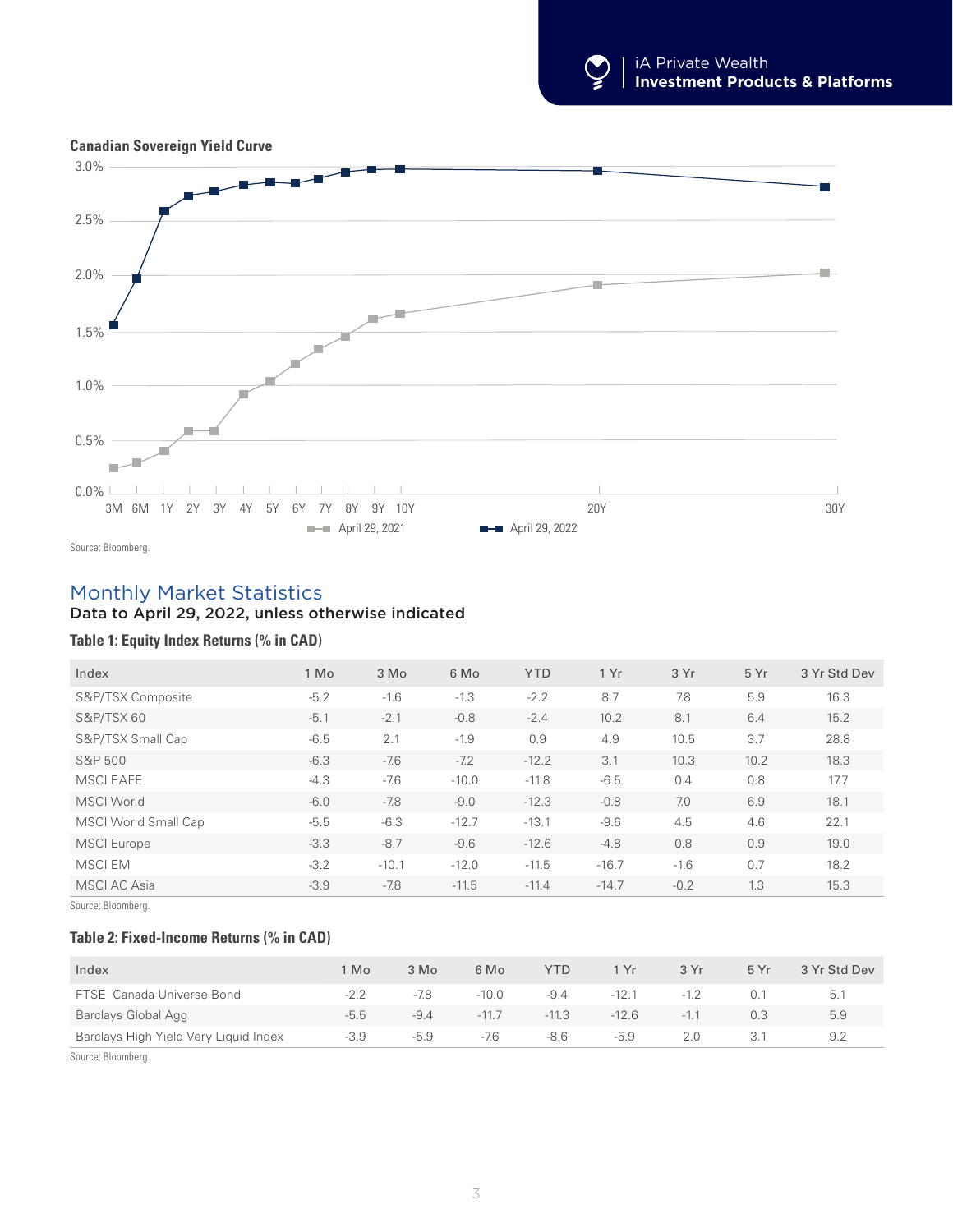

#### **Table 3: Commodity Prices (Prices and Returns in USD)**

| Commodity         | 04/29/2022<br>Price (\$) | <b>MoM</b><br>Change $(\%)$ | <b>YoY Change</b><br>(%) | $3 \text{Mo}$ (%) |
|-------------------|--------------------------|-----------------------------|--------------------------|-------------------|
| WTI Crude Oil/BBL | 104.69                   | 4.4                         | 64 7                     | 18.8              |
| Natural Gas/mmBTU | 724                      | 28.4                        | 147.2                    | 48.6              |
| Copper/pound      | 4.40                     | $-75$                       | $-1.9$                   | 1.6               |
| Silver/oz         | 23.04                    | $-8.3$                      | $-10.9$                  | 2.9               |
| Gold/oz           | 1911.70                  | $-1.9$                      | 81                       | 6.5               |

Source: Bloomberg.

# **Table 5: One-Month Sector Returns (% in CAD)**<br>Source: Bloomberg, Stats Canada.

| Sector                        | S&P/TSX Composite<br>returns | S&P 500 returns |
|-------------------------------|------------------------------|-----------------|
| <b>Consumer Discretionary</b> | $-2.9$                       | $-10.7$         |
| <b>Consumer Staples</b>       | 0.4                          | 5.2             |
| Energy                        | 2.7                          | 1.0             |
| Financials                    | $-6.7$                       | $-7.6$          |
| Health Care                   | $-17.8$                      | $-2.2$          |
| Industrials                   | $-8.0$                       | $-5.1$          |
| Info Tech                     | $-19.9$                      | $-8.9$          |
| <b>Materials</b>              | $-4.8$                       | $-0.9$          |
| <b>Real Estate</b>            | $-6.3$                       | $-1.1$          |
| <b>Telecom Services</b>       | $-1.4$                       | $-13.5$         |
| Utilites                      | $-1.5$                       | $-1.7$          |
| Source: Bloombera.            |                              |                 |

#### **Table 4: Economic Data**

| Canada                                  |       |
|-----------------------------------------|-------|
| Real GDP- Q4 (g/g ann. % change)        | 6.7   |
| Consumer Prices, 03/2022 (y/y % change) | 6.7   |
| Unemployment Rate, 03/2022              | 53    |
| <b>United States</b>                    |       |
| Real GDP- Q1 (g/g ann. % change)        | $-14$ |
| Consumer Prices, 03/2022 (y/y % change) | 8.5   |
| Unemployment Rate, 03/2022              | 3.6   |
| Course: Plaambarg State Canada          |       |

# **Table 6: Exchange Rates**

| Cross   | 04/29/2022 | 6 Mos Ago | 1 Yr Ago |
|---------|------------|-----------|----------|
| USD/CAD | 128        | 124       | 123      |
| EUR/CAD | 1.35       | 143       | 1.48     |
| GBP/CAD | 162        | 1.70      | 170      |
| CAD/JPY | 101.05     | 91.93     | 88.93    |

Source: Bloomberg.

Source: Bloomberg.